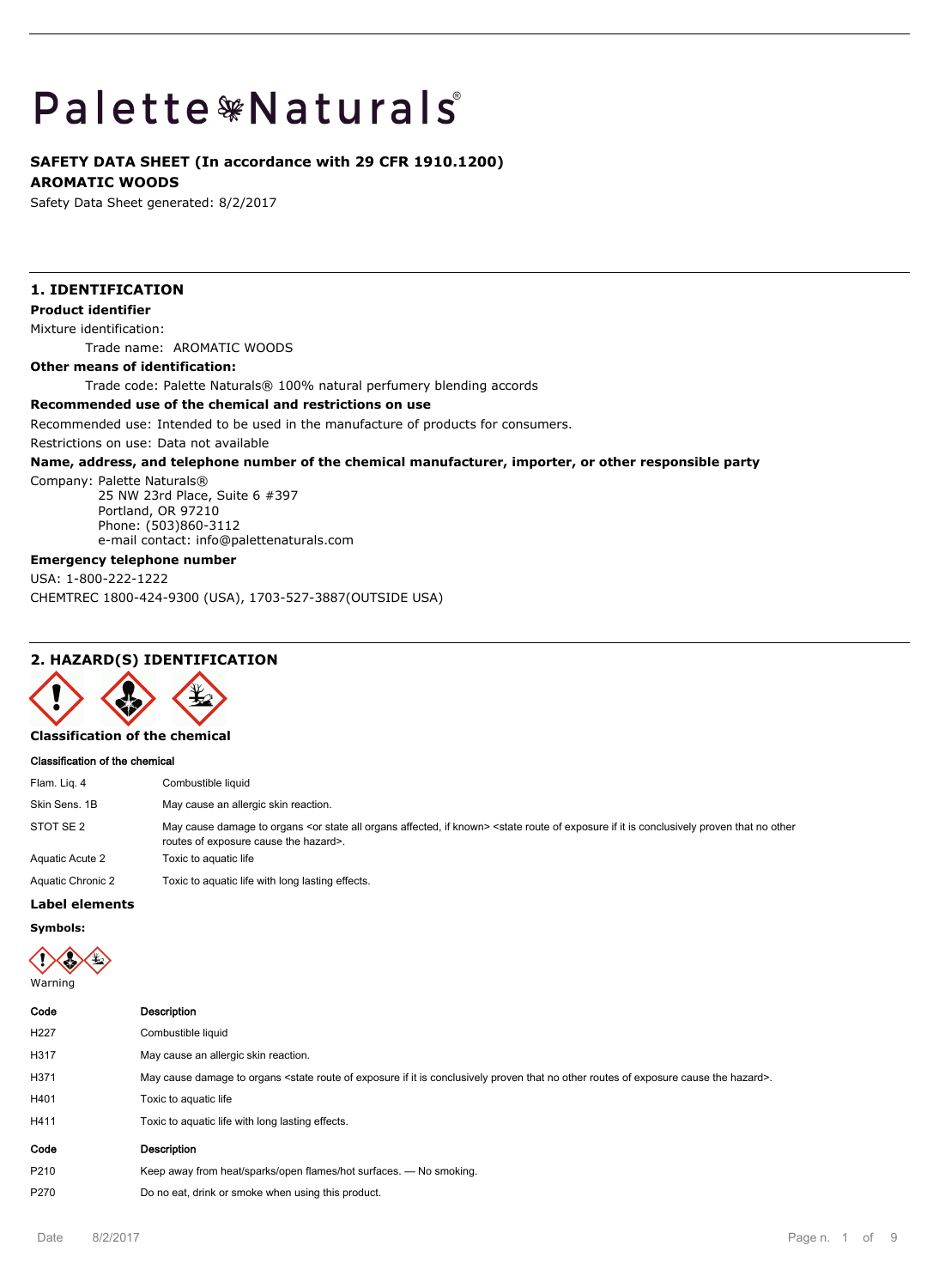P273 Avoid release to the environment. P280 Wear protective gloves/protective clothing/eye protection/face protection. P302+P352 IF ON SKIN: Wash with plenty of water/… P308+P311 IF exposed or concerned: Call a POISON CENTER/doctor/... P333+P313 If skin irritation or rash occurs: Get medical advice/attention.

## **Ingredient(s) with unknown acute toxicity:**

None

## **Hazards not otherwise classified identified during the classification process:**

None

## **3. COMPOSITION/INFORMATION ON INGREDIENTS**

## **Substances** Data not available

#### **Mixtures**

Hazardous components within the meaning of 29 CFR 1910.1200 and related classification:

#### **List of components**

| Qty        | Name                                                  | Ident. Numb.                                        | Classification                                                                                                                           | <b>Registration Number</b> |
|------------|-------------------------------------------------------|-----------------------------------------------------|------------------------------------------------------------------------------------------------------------------------------------------|----------------------------|
| $1-5%$     | <b>EUCALYPTOL</b>                                     | CAS:470-82-6<br>EC:207-431-5                        | Flam. Liq. 3, H226; Skin Sens. 1B, H317                                                                                                  | 01-2119967772-24/-         |
| $1-5%$     | ALPHA-PINENE                                          | CAS:80-56-8<br>EC:201-291-9                         | Flam. Liq. 3, H226; Asp. Tox. 1, H304; Skin<br>Irrit. 2, H315; Skin Sens. 1B, H317; Aquatic<br>Acute 1, H400; Aquatic Chronic 1, H410    |                            |
| $1-5%$     | <b>CAMPHENE</b>                                       | CAS:79-92-5<br>EC:201-234-8                         | Flam. Sol. 2, H228; Eye Irrit. 2B, H320;<br>Aquatic Acute 1, H400; Aquatic Chronic 1,<br>H410                                            |                            |
| $1-5%$     | ETHYL ALCOHOL                                         | CAS:64-17-5<br>EC:200-578-6<br>Index:603-002-00-5   | Flam. Lig. 2, H225; Eye Irrit. 2A, H319                                                                                                  | 01-2119457610-43 / -       |
| $1 - 5%$   | <b>THUJONE</b>                                        | CAS:546-80-5<br>EC:208-912-2                        | Acute Tox. 4. H302                                                                                                                       |                            |
| $1-5%$     | <b>D-LIMONENE</b>                                     | CAS:5989-27-5<br>EC:227-813-5<br>Index:601-029-00-7 | Flam. Lig. 3, H226; Asp. Tox. 1, H304;<br>Aquatic Acute 1, H400; Aquatic Chronic 1,<br>H410; Skin Sens. 1B, H317; Skin Irrit. 2,<br>H315 | 01-211959223-47/-          |
| $1-5%$     | 1,7,7-TRIMETHYLBICYCLO[2.2.<br>1]HEPTAN-2-ONE;CAMPHOR | CAS:76-22-2<br>EC:200-945-0                         | Acute Tox. 4, H332; Acute Tox. 4, H302;<br>STOT SE 2, H371; Aquatic Acute 3, H402;<br>Flam. Sol. 2, H228                                 | 01-2119966156-31 / -       |
| $0.1 - 1%$ | ALPHA-CEDRENE                                         | CAS:469-61-4<br>EC:207-418-4                        | Asp. Tox. 1, H304; Aquatic Acute 1, H400;<br>Aquatic Chronic 1, H410, M:10                                                               |                            |
| $0.1 - 1%$ | BETA.-CEDRENE                                         | CAS:546-28-1<br>EC:208-898-8                        | Asp. Tox. 1, H304; Aquatic Acute 1, H400;<br>Aquatic Chronic 1, H410, M:10                                                               |                            |

## **4. FIRST AID MEASURES**

#### **Description of first aid measures**

In case of skin contact:

Immediately take off all contaminated clothing.

Remove contaminated clothing immediatley and dispose off safely.

In case of eyes contact:

Wash immediately with water.

In case of Ingestion:

Do not induce vomiting, get medical attention showing the MSDS and label hazardous.

In case of Inhalation:

Remove casualty to fresh air and keep warm and at rest.

## **Most important symptoms/effects, acute and delayed**

Data not available

## **Indication of any immediate medical attention and special treatment needed**

In case of accident or unwellness, seek medical advice immediately (show directions for use or safety data sheet if possible).

## **5. FIRE-FIGHTING MEASURES**

#### **Extinguishing media**

Suitable extinguishing media:

Water.

Carbon dioxide (CO2).

## **Unsuitable extinguishing media:**

None in particular.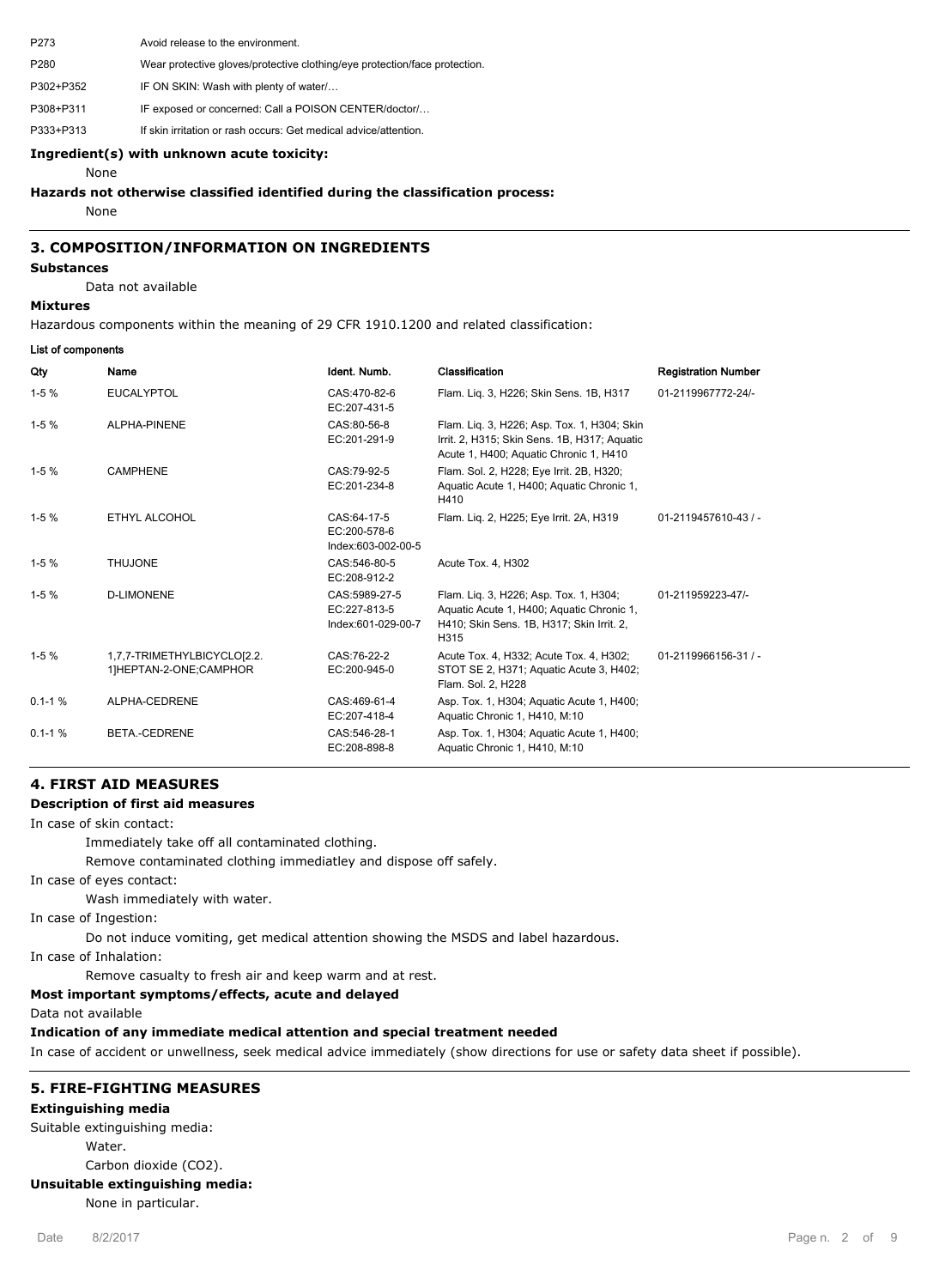#### **Specific hazards arising from the chemical**

Do not inhale explosion and combustion gases. Burning produces heavy smoke. Hazardous combustion products: Data not available Explosive properties: Data not available Oxidizing properties: Data not available

#### **Special protective equipment and precautions for fire-fighters**

Use suitable breathing apparatus .

Collect contaminated fire extinguishing water separately. This must not be discharged into drains. Move undamaged containers from immediate hazard area if it can be done safely.

## **6. ACCIDENTAL RELEASE MEASURES**

#### **Personal precautions, protective equipment and emergency procedures**

Wear personal protection equipment.

Remove persons to safety.

See protective measures under point 7 and 8.

## **Methods and material for containment and cleaning up**

Suitable material for taking up: absorbing material, organic, sand Wash with plenty of water.

## **7. HANDLING AND STORAGE**

## **Precautions for safe handling**

Avoid contact with skin and eyes, inhaltion of vapours and mists.

Don't use empty container before they have been cleaned.

Before making transfer operations, assure that there aren't any incompatible material residuals in the containers.

Contamined clothing should be changed before entering eating areas.

Do not eat or drink while working.

See also section 8 for recommended protective equipment.

## **Conditions for safe storage, including any incompatibilities**

Store in a tightly closed container in a cool, dry, well-ventilated area, Away from heat sources.

Storage temperature: Data not available

Store at below 20 °C. Keep away from unguarded flame and heat sources. Avoid direct exposure to sunlight.

Keep away from unguarded flame, sparks, and heat sources. Avoid direct exposure to sunlight.

Incompatible materials:

None in particular.

Instructions as regards storage premises:

Adequately ventilated premises.

## **8. EXPOSURE CONTROLS/PERSONAL PROTECTION**

#### **Control parameters**

#### **Community Occupational Exposure Limits (OEL)**

| Component                                             | <b>OEL Type</b> | Country | Ceiling | Long Term<br>mg/m3 | Long Term ppm Short Term | mg/m3          | Short Term ppm |
|-------------------------------------------------------|-----------------|---------|---------|--------------------|--------------------------|----------------|----------------|
| ALPHA-PINENE                                          | <b>ACGIH</b>    |         |         |                    |                          |                | 20             |
| ETHYL ALCOHOL                                         | <b>OSHA</b>     |         |         |                    |                          | 1900           | 1000           |
|                                                       | <b>MAK</b>      |         |         |                    |                          | 960            | 500            |
|                                                       | <b>ACGIH</b>    |         |         |                    | 1000                     |                |                |
| <b>D-LIMONENE</b>                                     | <b>MAK</b>      |         |         |                    |                          | 28             | 5              |
| 1,7,7-TRIMETHYLBICYCLO[2.2.<br>1]HEPTAN-2-ONE;CAMPHOR | <b>ACGIH</b>    |         |         |                    | 3                        |                | 2              |
|                                                       | <b>MAK</b>      |         |         |                    |                          | 13             | 2              |
|                                                       | <b>OSHA</b>     |         |         |                    |                          | $\overline{2}$ |                |

Appropriate engineering controls: Data not available

#### **Individual protection measures**

Eye protection:

Use close fitting safety goggles, don't use eye lens.

Protection for skin:

Use clothing that provides comprehensive protection to the skin, e.g. cotton, rubber, PVC or viton. Protection for hands:

Use protective gloves that provides comprehensive protection, e.g. P.V.C., neoprene or rubber.

## Respiratory protection: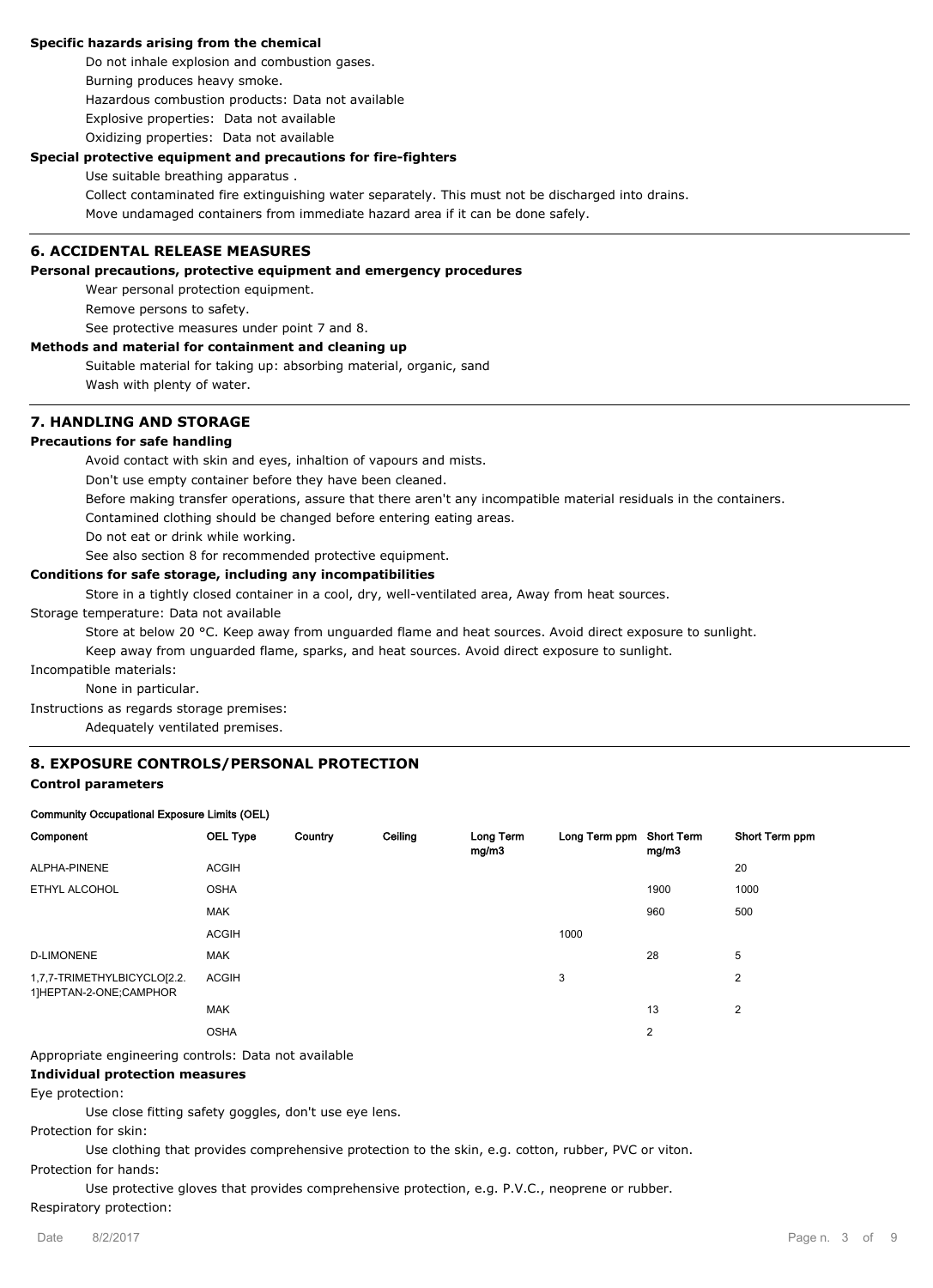# **9. PHYSICAL AND CHEMICAL PROPERTIES**

#### **Information on basic physical and chemical properties**

Physical State Liquid Appearance and colour: & Very Pale Yellow Odor: Conform Odour threshold: Data not available pH: Data not available Melting point / freezing point: Data not available Initial boiling point and boiling range: Data not available Flash point: 60.8 °C (141.4 °F) Evaporation rate: Data not available Upper/lower flammability or explosive limits: Data not available Vapour density: Data not available Vapour pressure: Data not available Relative density: 1.08 g/ml Solubility in water: Data not available Solubility in oil: Data not available Partition coefficient (n-octanol/water): Data not available Auto-ignition temperature: Data not available Decomposition temperature: Data not available Viscosity: Data not available Explosive properties: Data not available Oxidizing properties: Data not available Solid/gas flammability: Data not available Specific Gravity @20°C = 1.0850 Refractive Index =  $1.4475$ 

## **Other information**

Substance Groups relevant properties Data not available Miscibility: Data not available Fat Solubility: Data not available Conductivity: Data not available

# **10. STABILITY AND REACTIVITY**

## **Reactivity**

Stable under normal conditions **Chemical stability** Data not Available.

#### **Possibility of hazardous reactions**

None.

# **Conditions to avoid**

Stable under normal conditions.

# **Incompatible materials**

None in particular.

## **Hazardous decomposition products**

None.

## **11. TOXICOLOGICAL INFORMATION**

#### **Information on toxicological effects**

## **Toxicological information of the mixture:**

There is no toxicological data available on the mixture. Consider the individual concentration of each component to assess toxicological effects resulting from exposure to the mixture.

| Toxicological information on main components of the mixture: |                              |
|--------------------------------------------------------------|------------------------------|
| EUCALYPTOL                                                   | LD50 Oral Rat = $2480$ mg/kg |
|                                                              |                              |
| ALPHA-PINENE                                                 | LD50 Oral Rat = $2100$ mg/kg |
|                                                              | LD50 Skin Rat > 5000mg/kg    |
|                                                              |                              |
|                                                              |                              |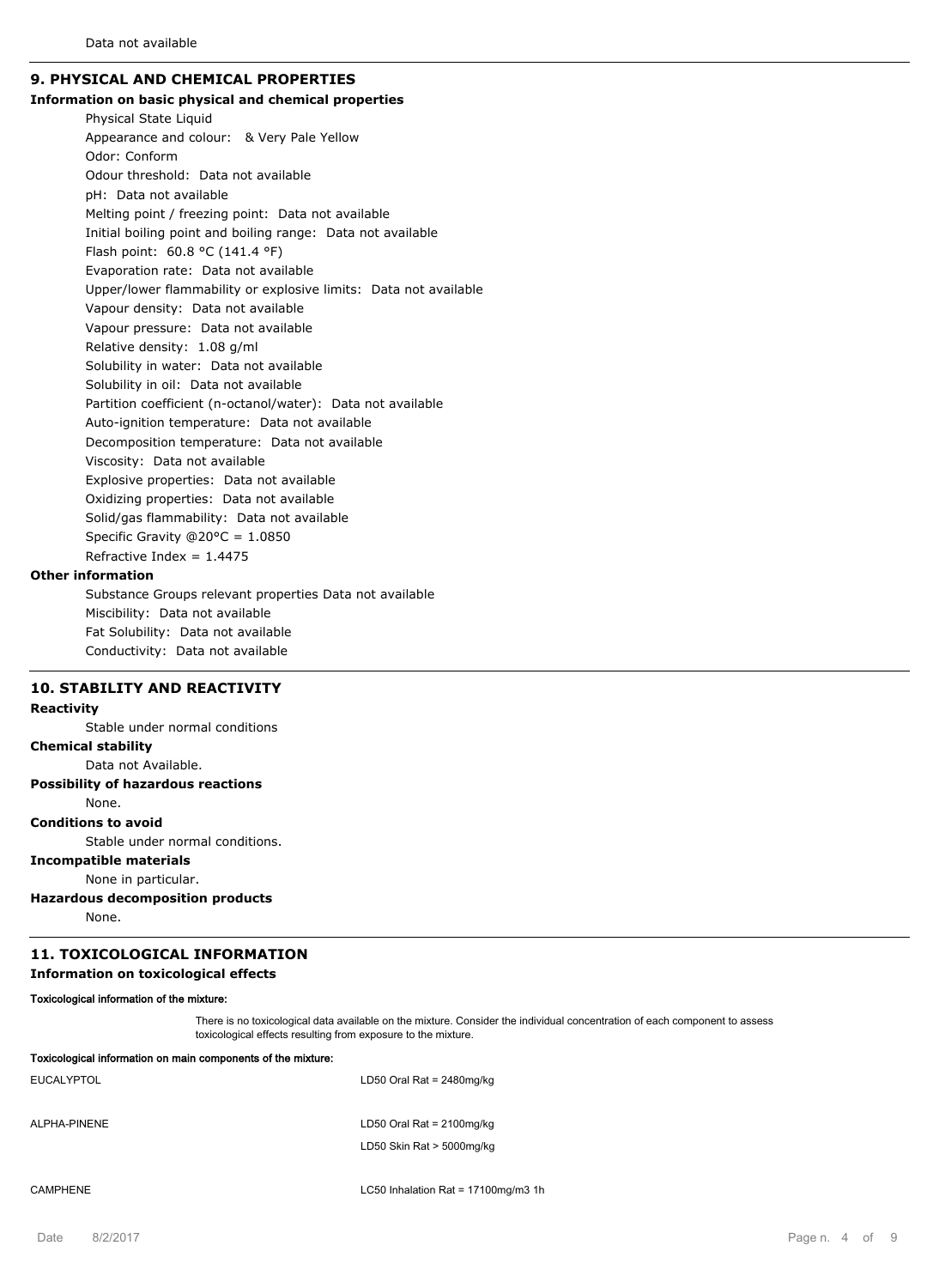|                                                           | LD50 Oral Rat > 5000mg/kg<br>LD50 Skin Rabbit > 2500mg/kg       |
|-----------------------------------------------------------|-----------------------------------------------------------------|
| <b>THUJONE</b>                                            | LD50 Oral Rat = $500$ mg/kg                                     |
| ETHYL ALCOHOL                                             | LC50 Inhalation Rat = 124.7mg/l 4h<br>LD50 Oral Rat = 7060mg/kg |
| <b>D-LIMONENE</b>                                         | LD50 Oral Rat = 4400mg/kg<br>LD50 Skin Rabbit > 2000mg/kg       |
| 1,7,<br>7-TRIMETHYLBICYCLO[2.2.<br>1]HEPTAN-2-ONE;CAMPHOR | LD50 Oral Mouse = 1310mg/kg                                     |

## **If not differently specified, the information required in the regulation and listed below must be considered as N.A.**

|                                                       | a) acute toxicity                    |      |
|-------------------------------------------------------|--------------------------------------|------|
|                                                       | b) skin corrosion/irritation         |      |
|                                                       | c) serious eye damage/irritation     |      |
|                                                       | d) respiratory or skin sensitisation |      |
|                                                       | e) germ cell mutagenicity            |      |
|                                                       | f) carcinogenicity                   |      |
|                                                       | g) reproductive toxicity             |      |
|                                                       | h) STOT-single exposure              |      |
|                                                       | i) STOT-repeated exposure            |      |
|                                                       | j) aspiration hazard                 |      |
| Substance(s) listed on the IARC Monographs:           |                                      |      |
|                                                       | ETHYL ALCOHOL                        | True |
| Substance(s) listed as OSHA Carcinogen(s):            |                                      |      |
|                                                       | ETHYL ALCOHOL                        |      |
| Substance(s) listed as NIOSH Carcinogen(s):           |                                      |      |
|                                                       | None                                 |      |
| Substance(s) listed on the NTP report on Carcinogens: |                                      |      |

ETHYL ALCOHOL D-LIMONENE

# **12. ECOLOGICAL INFORMATION**

## **Toxicity**

Adopt good working practices, so that the product is not released into the environment. Eco-Toxicological Information:

#### **List of Eco-Toxicological properties of the components**

| Quantity | Component         | Ident. Numb.                                                        | <b>Ecotox Data</b>                                                 |
|----------|-------------------|---------------------------------------------------------------------|--------------------------------------------------------------------|
| $1-5%$   | <b>EUCALYPTOL</b> | CAS: 470-82-6 -<br>EINECS: 207-431-5                                | LC50 Fish Pimephales promelas= 95.4mg/L 96 Hr flow-through 95.4-10 |
| $1-5%$   | ALPHA-PINENE      | CAS: 80-56-8 -<br>EINECS: 201-291-9                                 | LC50 Daphnia Daphnia magna= 41mg/L 48 Hr                           |
|          |                   |                                                                     | LC50 Fish Pimephales promelas= 0.28mg/L 96 Hr static               |
| $1-5%$   | <b>CAMPHENE</b>   | CAS: 79-92-5 -<br>EINECS: 201-234-8                                 | EC50 Daphnia Daphnia magna= 22mg/L 48 Hr                           |
|          |                   |                                                                     | EC50 Algae Desmodesmus subspicatus> 1000mg/L 72H                   |
|          |                   |                                                                     | LC50 Fish Brachydanio rerio= 0.72mg/L 96 Hr flow-through           |
|          |                   |                                                                     | LC50 Fish Brachydanio rerio= 150mg/L 96 Hr static                  |
| $1-5%$   | ETHYL ALCOHOL     | CAS: 64-17-5 -<br>EINECS: 200-578-6 -<br>67-548-EC:<br>603-002-00-5 | EC50 Daphnia Daphnia magna= 10800mg/L 24 Hr                        |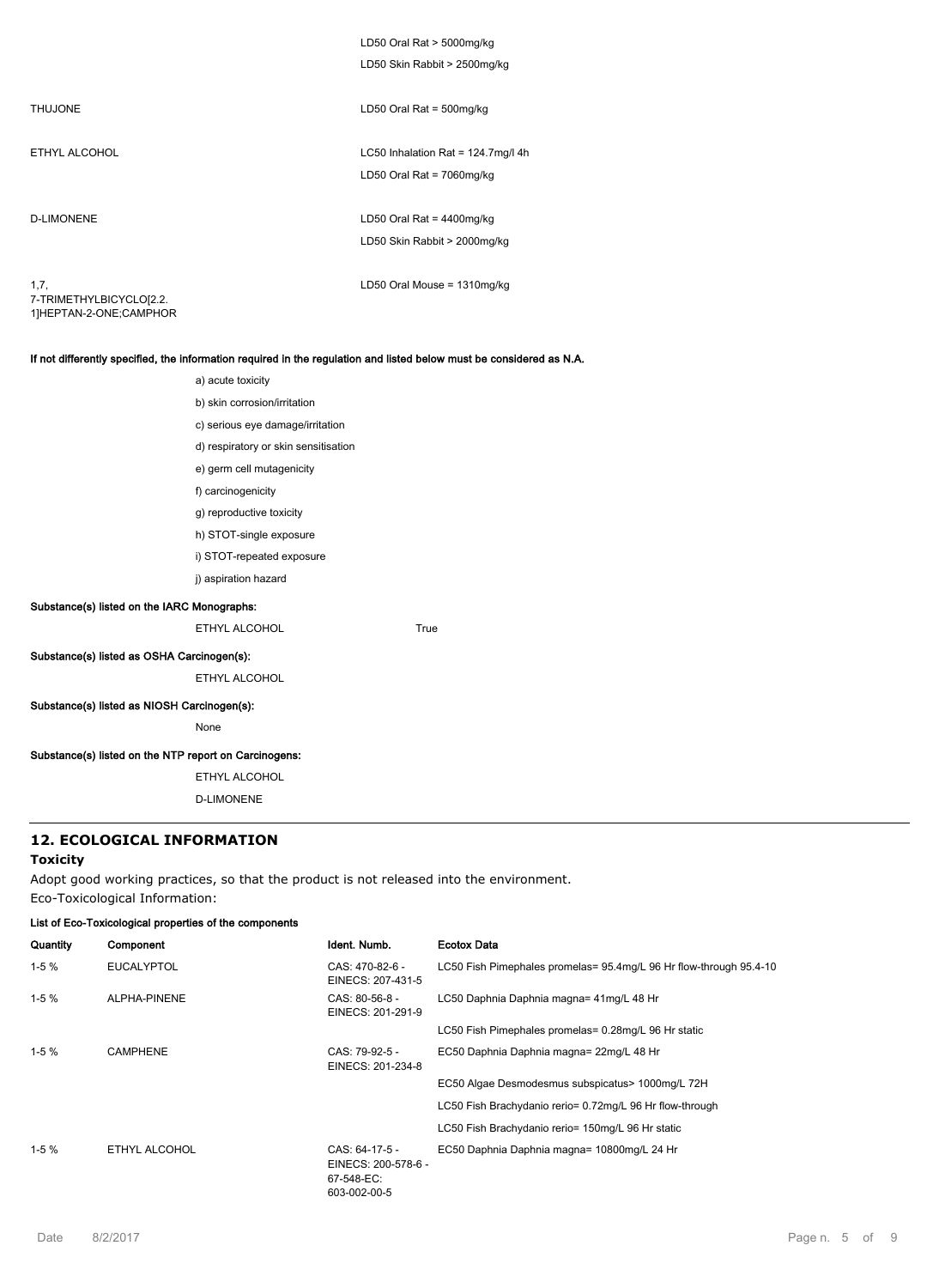|            |                                      |                                                                       | EC50 Daphnia Daphnia magna= 2mg/L 48 Hr Static                           |
|------------|--------------------------------------|-----------------------------------------------------------------------|--------------------------------------------------------------------------|
|            |                                      |                                                                       | LC50 Daphnia Daphnia magna= 9268mg/L 48 Hr 9268 - 14221                  |
|            |                                      |                                                                       | LC50 Worm Eisenia foetida= 0.1MGCM 48 Hr filter paper 0.1 -              |
|            |                                      |                                                                       | LC50 Fish Oncorhynchus mykiss= 12.0mL/L 96 Hr static 12.0 - 16.          |
|            |                                      |                                                                       | LC50 Fish Pimephales promelas= 13400mg/L 96 Hr flow-through 13400 - 1510 |
|            |                                      |                                                                       | LC50 Fish Pimephales promelas> 100mg/L 96 Hr static                      |
| $1-5%$     | <b>D-LIMONENE</b>                    | CAS: 5989-27-5 -<br>EINECS: 227-813-5 -<br>67-548-EC:<br>601-029-00-7 | LC50 Fish Pimephales promelas= 0.619mg/L 96 Hr flow-through 0.619-0.79   |
|            |                                      |                                                                       | LC50 Fish Oncorhynchus mykiss= 35mg/L 96 Hr                              |
|            |                                      |                                                                       | EC50 Daphnia 69.90000mg/L 48h                                            |
| $0.1 - 1%$ | ALPHA-CEDRENE                        | CAS: 469-61-4 -<br>EINECS: 207-418-4                                  | EC50 Daphnia 0.04400mg/L 48 Hr                                           |
|            | <b>Persistence and degradability</b> |                                                                       |                                                                          |
|            | Data not available                   |                                                                       |                                                                          |
|            |                                      |                                                                       |                                                                          |

## **Bioaccumulative potential**

Data not available

## **Mobility in soil**

Data not available

## **Other adverse effects**

Data not available

# **13. DISPOSAL CONSIDERATIONS**

#### **Waste treatment methods**

Any disposal practice must be in compliance with local, state and federal laws and regulations (contact local or state environmental agency for specific rules). Do not dump into sewers, any body of water or onto the ground.

Recover, if possible. Send to authorised disposal plants or for incineration under controlled conditions. In so doing, comply with the local and national regulations currently in force.

## **14. TRANSPORT INFORMATION**

# **UN number**

ADR-UN number: 3082 DOT-UN Number: N/A IATA-Un number: 3082 IMDG-Un number: 3082

#### **UN proper shipping name**

ADR-Shipping Name: ENVIRONMENTALLY HAZARDOUS SUBSTANCE, LIQUID, N.O.S. (ALPHA-PINENE - CAMPHENE) DOT Proper Shipping Name: N/A

IATA-Technical name: ENVIRONMENTALLY HAZARDOUS SUBSTANCE, LIQUID, N.O.S. (ALPHA-PINENE - CAMPHENE) IMDG Technical Name: ENVIRONMENTALLY HAZARDOUS SUBSTANCE, LIQUID, N.O.S. (ALPHA-PINENE - CAMPHENE)

## **Transport hazard class(es)**

ADR-Class: 9 DOT Hazard Class: N/A IATA-Class: 9

IMDG-Class: 9

#### **Packing group**

ADR-Packing Group: III ADR exempt: N/A IATA-Packing group: III IMDG-Packing group: III

#### **Environmental hazards**

Marine pollutant: Yes

Environmental Pollutant: Data not available

#### **Transport in bulk according to Annex II of MARPOL73/78 and the IBC Code**

Data not available

## **Special precautions**

Department of Transportation (DOT): DOT-Special Provision(s): N/A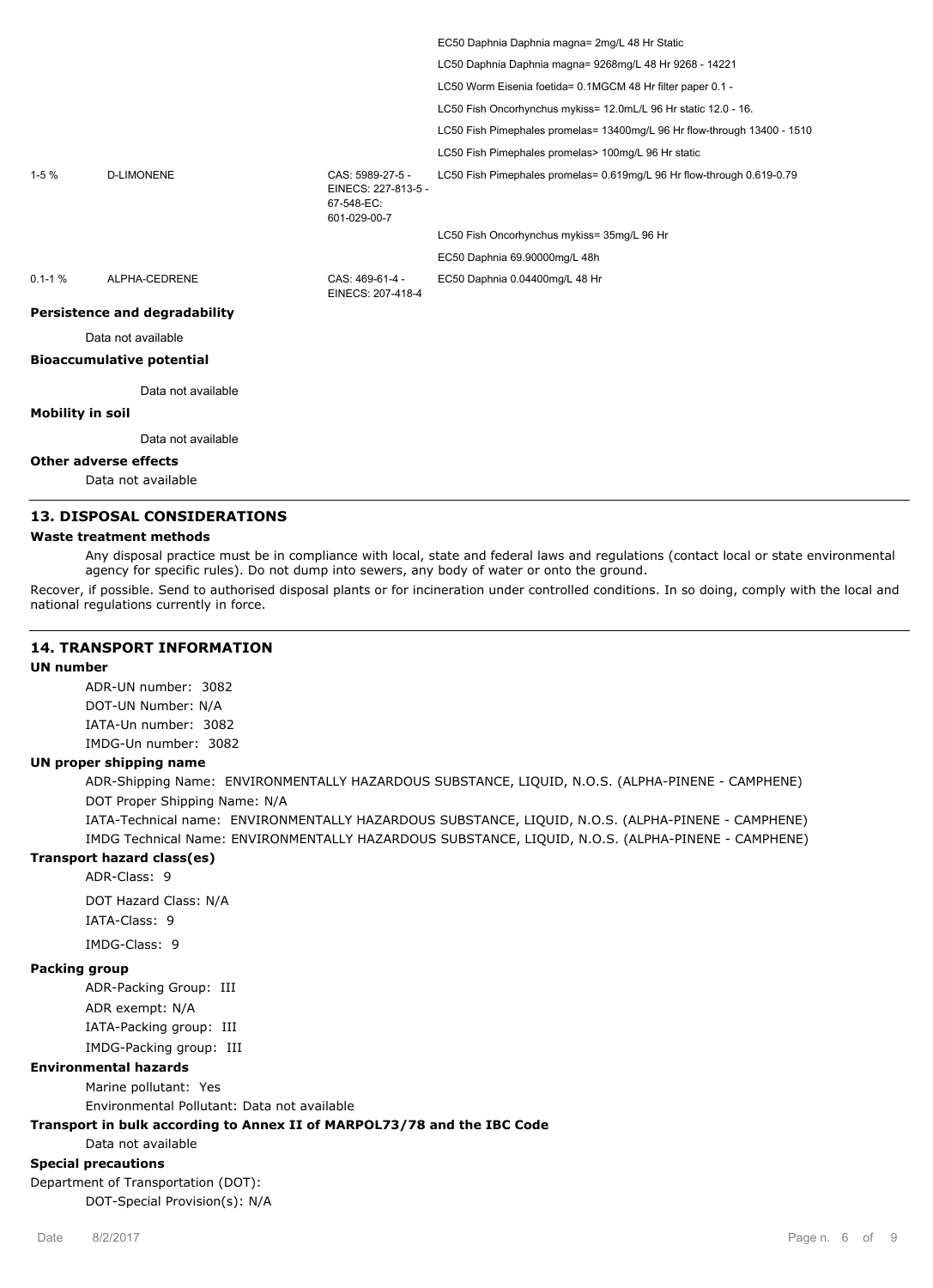DOT Label(s): N/A DOT Symbol: N/A DOT Cargo Aircraft: N/A DOT Passenger Aircraft: N/A DOT Bulk: N/A DOT Non-Bulk: N/A \*Note: In containers of 119 gallons or less, this product is not regulated by D.O.T. - Ground Transportation Road and Rail (ADR-RID): ADR exempt: No ADR-Label: 9 ADR - Hazard identification number: 90 ADR Tunnel Restriction Code: (E) Air (IATA): IATA-Passenger Aircraft: 964 IATA-Cargo Aircraft: 964 IATA-Label: 9 IATA-Subrisk: - IATA-Erg: 9L IATA-Special Provisions: A97 A158 A197 Sea (IMDG): IMDG-Stowage Code: Category A IMDG-Stowage Note: - IMDG-Subrisk: - IMDG-Special Provisions: 274 335 IMDG-Page: N/A IMDG-Label: N/A IMDG-EMS: F-A, S-F IMDG-MFAG: N/A

## **15. REGULATORY INFORMATION**

#### **USA - Federal regulations**

#### **TSCA - Toxic Substances Control Act**

**TSCA inventory:**

All the components are listed on the TSCA inventory

#### **TSCA listed substances:**

| <b>EUCALYPTOL</b>                                     | is listed in TSCA | 8B         |
|-------------------------------------------------------|-------------------|------------|
| ALPHA-PINENE                                          | is listed in TSCA | 8B         |
| CAMPHENE                                              | is listed in TSCA | 8B         |
| ETHYL ALCOHOL                                         | is listed in TSCA | 8B         |
| <b>THUJONE</b>                                        | is listed in TSCA | 8B         |
| <b>D-LIMONENE</b>                                     | is listed in TSCA | 8B         |
| 1,7,7-TRIMETHYLBICYCLO[2.2.<br>1]HEPTAN-2-ONE;CAMPHOR | is listed in TSCA | 8B, 8A, 8D |
| ALPHA-CEDRENE                                         | is listed in TSCA | 8B         |
| BETA - CEDRENE                                        | is listed in TSCA | 8B         |

#### **SARA - Superfund Amendments and Reauthorization Act**

#### **Section 302 - Extremely Hazardous Substances:**

no substances listed

#### **Section 304 - Hazardous substances:**

no substances listed

## **Section 313 - Toxic chemical list:**

no substances listed

#### **CERCLA - Comprehensive Environmental Response, Compensation, and Liability Act**

#### **Substance(s) listed under CERCLA:**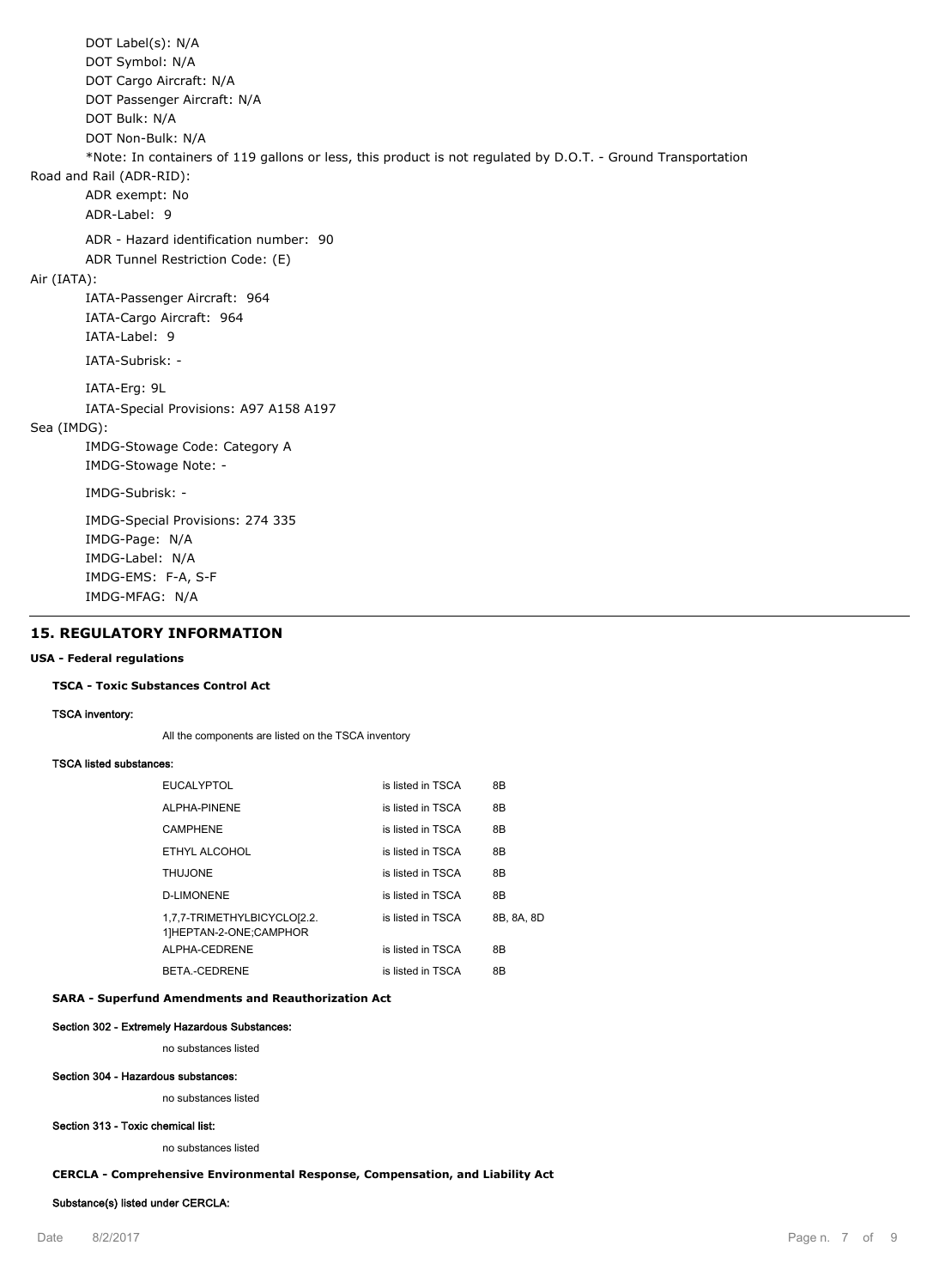## **CAA - Clean Air Act**

#### **CAA listed substances:**

no substances listed

#### **CWA - Clean Water Act**

#### **CWA listed substances:**

no substances listed

#### **USA - State specific regulations**

**California Proposition 65**

#### **Substance(s) listed under California Proposition 65:**

ETHYL ALCOHOL **Listed as carcinogen** 

**Massachusetts Right to know**

#### **Substance(s) listed under Massachusetts Right to know:**

no substances listed

#### **Pennsylvania Right to know**

#### **Substance(s) listed under Pennsylvania Right to know:**

no substances listed

#### **New Jersey Right to know**

#### **Substance(s) listed under New Jersey Right to know:**

no substances listed

#### **16. OTHER INFORMATION**

| Code | <b>Description</b>                                                                                                                                                            |
|------|-------------------------------------------------------------------------------------------------------------------------------------------------------------------------------|
| H225 | Highly flammable liquid and vapour.                                                                                                                                           |
| H226 | Flammable liquid and vapour.                                                                                                                                                  |
| H227 | Combustible liquid                                                                                                                                                            |
| H228 | Flammable solid.                                                                                                                                                              |
| H302 | Harmful if swallowed.                                                                                                                                                         |
| H304 | May be fatal if swallowed and enters airways.                                                                                                                                 |
| H315 | Causes skin irritation.                                                                                                                                                       |
| H317 | May cause an allergic skin reaction.                                                                                                                                          |
| H319 | Causes serious eye irritation.                                                                                                                                                |
| H320 | Causes eye irritation                                                                                                                                                         |
| H332 | Harmful if inhaled.                                                                                                                                                           |
| H371 | May cause damage to organs <state cause="" conclusively="" exposure="" hazard="" if="" is="" it="" no="" of="" other="" proven="" route="" routes="" that="" the="">.</state> |
| H400 | Very toxic to aquatic life.                                                                                                                                                   |
| H401 | Toxic to aquatic life                                                                                                                                                         |
| H402 | Harmful to aquatic life                                                                                                                                                       |
| H410 | Very toxic to aquatic life with long lasting effects.                                                                                                                         |
|      |                                                                                                                                                                               |

H411 Toxic to aquatic life with long lasting effects.

Safety Data Sheet dated: 8/2/2017 - version 2

The information contained herein is based on our state of knowledge at the above-specified date. It refers solely to the product indicated and constitutes no guarantee of particular quality. The information relates only to the specific material and may not be valid for such material used in combination with any other material or in any process.

This document was prepared by a competent person who has received appropriate training.

It is the duty of the user to ensure that this information is appropriate and complete with respect to the specific use intended.

This MSDS cancels and replaces any preceding release.

#### **Additional classification information**